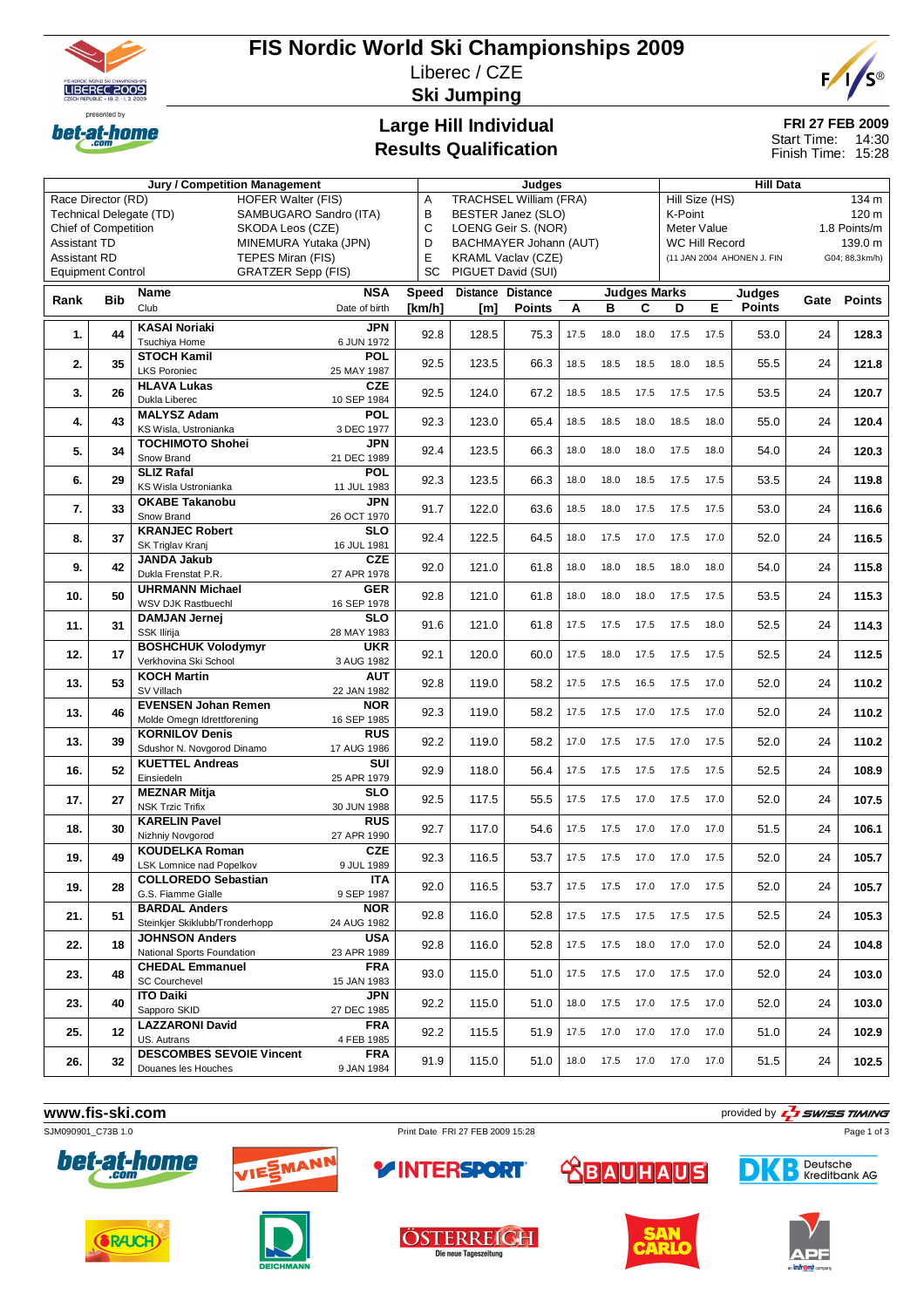

# **FIS Nordic World Ski Championships 2009** Liberec / CZE **Ski Jumping**



# **Large Hill Individual Results Qualification**

### **FRI 27 FEB 2009** Start Time: 14:30 Finish Time: 15:28

|                      |                         | <b>Name</b>                                 | <b>NSA</b>                | <b>Speed</b> |       | <b>Distance Distance</b> |      |      | <b>Judges Marks</b> |      | Judges |               |    | Gate Points |
|----------------------|-------------------------|---------------------------------------------|---------------------------|--------------|-------|--------------------------|------|------|---------------------|------|--------|---------------|----|-------------|
| Rank                 | <b>Bib</b>              | Club                                        | Date of birth             | [km/h]       | [m]   | <b>Points</b>            | A    | B    | C                   | D    | E      | <b>Points</b> |    |             |
|                      |                         | <b>SHUMBARETS Vitaliy</b>                   | <b>UKR</b>                |              |       |                          |      |      |                     |      |        |               |    |             |
| 27.                  | 14                      | <b>SKA Tysovets</b>                         | 14 JUL 1983               | 92.4         | 115.5 | 51.9                     | 17.0 | 16.5 | 16.0                | 17.0 | 17.0   | 50.5          | 24 | 102.4       |
|                      |                         | <b>ROSLIAKOV IIja</b>                       | <b>RUS</b>                |              |       |                          |      |      |                     |      |        |               |    |             |
| 28.                  | 36                      | Moskva WVSM                                 | 18 FEB 1983               | 93.0         | 114.5 | 50.1                     | 17.5 | 17.5 | 17.0                | 17.0 | 17.0   | 51.5          | 24 | 101.6       |
|                      |                         | <b>BOYD-CLOWES Mackenzie</b>                | CAN                       | 92.4         | 114.5 | 50.1                     | 17.0 |      | 16.5                |      | 17.0   | 50.0          | 24 |             |
| 29.                  | 13                      | Altius Nordic Ski Club                      | 13 JUL 1991               |              |       |                          |      | 16.5 |                     | 16.5 |        |               |    | 100.1       |
| 30.                  | 45                      | <b>KEITURI Kalle</b>                        | <b>FIN</b>                | 92.3         | 112.5 | 46.5                     | 17.5 | 17.0 | 16.0                | 17.0 | 16.5   | 50.5          | 24 | 97.0        |
|                      |                         | Lahden Hiihtoseura                          | 25 APR 1984               |              |       |                          |      |      |                     |      |        |               |    |             |
| 31.                  | 38                      | <b>HOCKE Stephan</b>                        | <b>GER</b>                | 92.4         | 113.0 | 47.4                     | 17.0 | 16.5 | 16.5                | 16.5 | 16.5   | 49.5          | 24 | 96.9        |
|                      |                         | <b>WSV Schmiedefeld</b>                     | 20 OCT 1983               |              |       |                          |      |      |                     |      |        |               |    |             |
| 32.                  | 22                      | <b>RUTKOWSKI Lukasz</b>                     | <b>POL</b>                | 92.7         | 112.5 | 46.5                     | 17.0 | 16.5 | 16.0                | 17.0 | 16.5   | 50.0          | 24 | 96.5        |
|                      |                         | TS Wisla Zakopane                           | 22 JAN 1988               |              |       |                          |      |      |                     |      |        |               |    |             |
| 33.                  | 23                      | <b>ERIKSON Johan</b>                        | <b>SWE</b>                | 92.7         | 112.5 | 46.5                     | 16.5 | 16.0 | 15.0                | 16.5 | 16.5   | 49.0          | 24 | 95.5        |
|                      |                         | Holmens IF                                  | 20 JAN 1985               |              |       |                          |      |      |                     |      |        |               |    |             |
| 34.                  | 10                      | <b>MABBOUX Alexandre</b>                    | <b>FRA</b>                | 92.2         | 112.0 | 45.6                     | 16.5 | 16.5 | 16.0                | 16.5 | 16.5   | 49.5          | 24 | 95.1        |
|                      |                         | Le Grand Bornand<br><b>NEUMAYER Michael</b> | 19 SEP 1991<br><b>GER</b> |              |       |                          |      |      |                     |      |        |               |    |             |
| 35.                  | 47                      | SK Berchtesgaden                            | 15 JAN 1979               | 92.7         | 112.5 | 46.5                     | 17.0 | 16.5 | 15.0                | 16.0 | 16.0   | 48.5          | 24 | 95.0        |
|                      |                         | <b>LAZAROVYCH Oleksandr</b>                 | <b>UKR</b>                |              |       |                          |      |      |                     |      |        |               |    |             |
| 35.                  | 19                      | Vorokhta Ski School                         | 30 AUG 1984               | 92.2         | 112.5 | 46.5                     | 16.0 | 16.0 | 15.5                | 17.0 | 16.5   | 48.5          | 24 | 95.0        |
|                      |                         | <b>VACULIK Ondrei</b>                       | <b>CZE</b>                |              |       |                          |      |      |                     |      |        |               |    |             |
| 37.                  | 24                      | Dukla Liberec                               | 12 MAY 1986               | 91.8         | 111.5 | 44.7                     | 17.0 | 16.5 | 16.0                | 16.5 | 16.5   | 49.5          | 24 | 94.2        |
|                      |                         | <b>KARPENKO Nikolay</b>                     | <b>KAZ</b>                |              |       |                          |      |      |                     |      |        |               |    |             |
| 38.                  | 21                      | Zska-Almaty                                 | 10 AUG 1981               | 92.6         | 111.0 | 43.8                     | 16.5 | 16.5 | 16.5                | 16.5 | 16.5   | 49.5          | 24 | 93.3        |
|                      |                         | <b>HILDE Tom</b>                            | <b>NOR</b>                |              |       |                          |      |      |                     |      |        |               |    |             |
| 39.                  | 41                      | Asker Skiklubb                              | 22 SEP 1987               | 92.8         | 109.0 | 40.2                     | 17.0 | 16.0 | 16.0                | 16.5 | 16.5   | 49.0          | 24 | 89.2        |
| 40.                  |                         | <b>ZHAPAROV Radik</b>                       | <b>KAZ</b>                | 92.2         | 108.0 | 38.4                     | 17.0 | 16.5 | 15.5                | 16.5 | 16.5   | 49.5          | 24 | 87.9        |
|                      | 1                       | ShVSM Almaty                                | 29 FEB 1984               |              |       |                          |      |      |                     |      |        |               |    |             |
|                      |                         |                                             |                           |              |       |                          |      |      |                     |      |        |               |    |             |
| <b>Not Qualified</b> |                         |                                             |                           |              |       |                          |      |      |                     |      |        |               |    |             |
| 41.                  | $\overline{7}$          | <b>KARAULOV Ivan</b>                        | <b>KAZ</b>                | 92.4         | 108.0 | 38.4                     | 16.5 | 16.5 | 15.5                | 16.0 | 16.5   | 49.0          | 24 | 87.4        |
|                      |                         | Almaty                                      | 23 JUN 1980               |              |       |                          |      |      |                     |      |        |               |    |             |
| 42.                  | 11                      | <b>ZMORAY Tomas</b>                         | <b>SVK</b>                | 92.3         | 107.0 | 36.6                     | 16.0 | 16.0 | 15.5                | 16.0 | 16.5   | 48.0          | 24 | 84.6        |
|                      |                         | SK Kartik Banska Bystrica                   | 26 JUL 1989               |              |       |                          |      |      |                     |      |        |               |    |             |
| 43.                  | 16                      | <b>AREN Andreas</b>                         | <b>SWE</b>                | 91.9         | 105.5 | 33.9                     | 17.0 | 16.0 | 16.5                | 16.5 | 16.0   | 49.0          | 24 | 82.9        |
|                      |                         | Holmens IF                                  | 28 NOV 1985               |              |       |                          |      |      |                     |      |        |               |    |             |
| 44.                  | 3                       | <b>MORASSI Andrea</b><br>C.S. Forestale     | <b>ITA</b><br>30 AUG 1988 | 92.4         | 106.0 | 34.8                     | 16.0 | 16.0 | 16.0                | 16.5 | 16.0   | 48.0          | 24 | 82.8        |
|                      |                         | <b>FAIRALL Nicholas</b>                     | <b>USA</b>                |              |       |                          |      |      |                     |      |        |               |    |             |
| 45.                  | 25                      | Andover Outing Club                         | 6 JUL 1989                | 92.2         | 102.0 | 27.6                     | 17.5 | 15.5 | 15.5                | 16.0 | 15.5   | 47.0          | 24 | 74.6        |
|                      |                         | <b>HRGOTA Robert</b>                        | <b>SLO</b>                |              |       |                          |      |      |                     |      |        |               |    |             |
| 46.                  | 20                      | SSK Velenje                                 | 2 AUG 1988                | 92.8         | 101.0 | 25.8                     | 17.0 | 15.5 | 16.0                | 15.5 | 16.0   | 47.5          | 24 | 73.3        |
|                      |                         | <b>PAERN Illimar</b>                        | <b>EST</b>                |              |       |                          |      |      |                     |      |        |               |    |             |
| 46.                  | 8                       | Skiclub Elva                                | 27 OCT 1988               | 92.5         | 101.0 | 25.8                     | 16.0 | 16.0 | 15.5                | 15.5 | 16.0   | 47.5          | 24 | 73.3        |
|                      |                         | <b>KOROLEV Alex</b>                         | <b>KAZ</b>                |              |       |                          |      |      |                     |      |        |               |    |             |
| 48.                  | $\overline{\mathbf{4}}$ | Almaty                                      | 20 JUN 1987               | 91.8         | 100.5 | 24.9                     | 16.5 | 15.0 | 15.0                | 14.5 | 15.5   | 45.5          | 24 | 70.4        |
| 49.                  | 9                       | <b>READ Stefan</b>                          | CAN                       | 92.4         | 97.5  | 19.5                     | 16.5 | 16.0 | 16.0                | 15.5 | 16.0   | 48.0          | 24 | 67.5        |
|                      |                         | Altius Nordic Ski Club                      | 7 MAY 1987                |              |       |                          |      |      |                     |      |        |               |    |             |
| 50.                  | 15                      | <b>DELLASEGA Roberto</b>                    | <b>ITA</b>                | 92.9         | 92.0  | 9.6                      | 15.5 | 15.5 | 15.0                | 15.5 | 15.5   | 46.5          | 24 | 56.1        |
|                      |                         | U.S. Dolomitica                             | 15 JUN 1990               |              |       |                          |      |      |                     |      |        |               |    |             |

| Prequalified |    |                                   |             |      |       |  |    |  |
|--------------|----|-----------------------------------|-------------|------|-------|--|----|--|
|              | 54 | <b>HAUTAMAEKI Matti</b>           | <b>FIN</b>  | 92.8 | 120.0 |  | 24 |  |
|              |    | Puijon Hiihtoseura<br>14 JUL 1981 |             |      |       |  |    |  |
|              | 55 | <b>LARINTO Ville</b>              | <b>FIN</b>  | 92.5 | 113.5 |  | 24 |  |
|              |    | Lahden Hiihtoseura                | 11 APR 1990 |      |       |  |    |  |
|              | 56 | <b>VASSILIEV Dimitry</b>          | <b>RUS</b>  | 93.3 | 121.5 |  | 24 |  |
|              |    | CSK/Lokomotiva UFA                | 26 DEC 1979 |      |       |  |    |  |
|              | 57 | <b>JACOBSEN Anders</b>            | <b>NOR</b>  | 92.3 | 118.5 |  | 24 |  |
|              |    | Ringkollen Skiklubb               | 17 FEB 1985 |      |       |  |    |  |
|              |    |                                   |             |      |       |  |    |  |

**WWW.fis-Ski.com**<br>
SJM090901\_C73B 1.0<br>
Print Date FRI 27 FEB 2009 15:28 Print Date FRI 27 FEB 2009 15:28 Page 2 of 3





Print Date FRI 27 FEB 2009 15:28



Deutsche<br>Bikreditbank AG D

Page 2 of 3